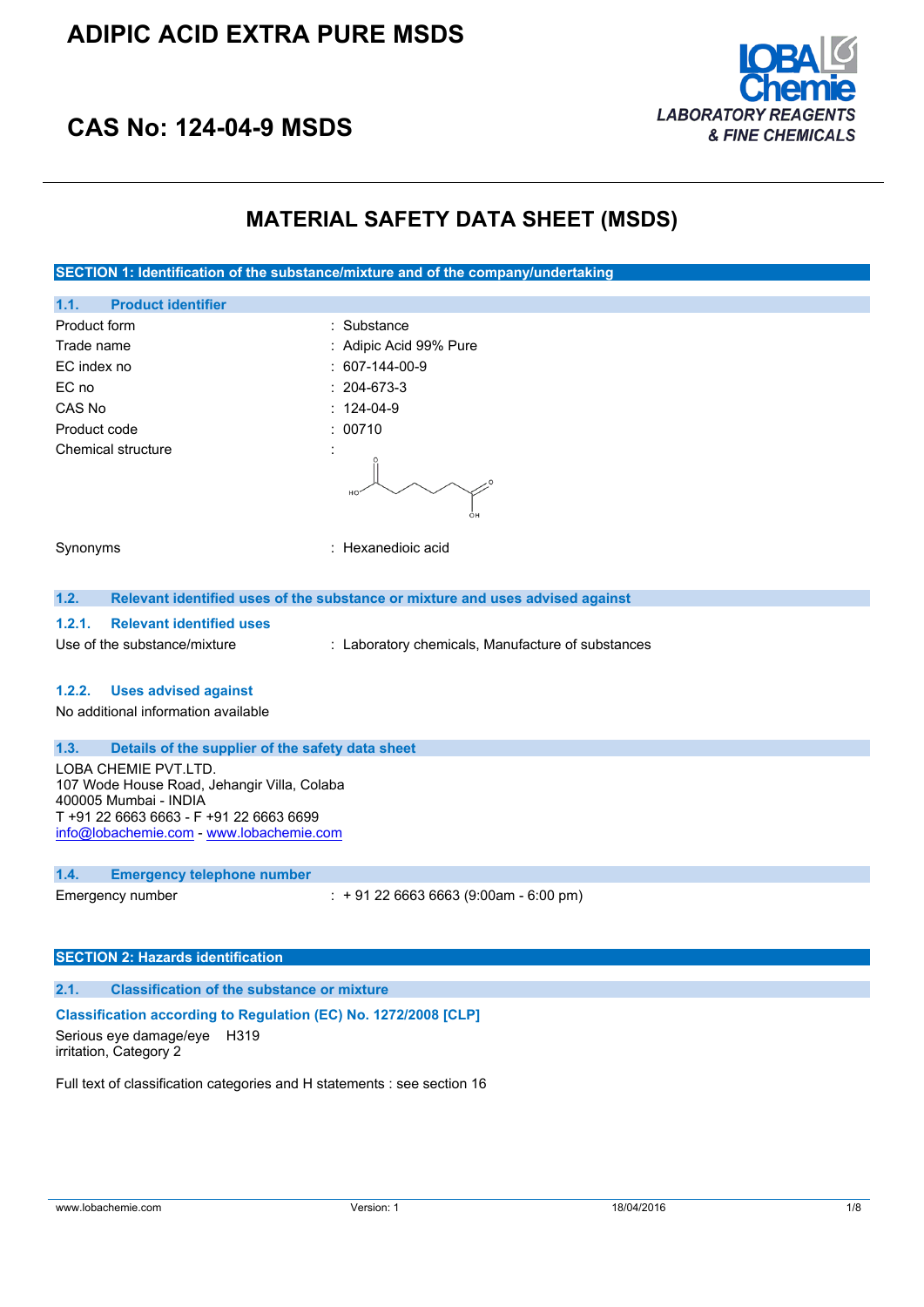Safety Data Sheet

**Classification according to Directive 67/548/EEC or 1999/45/EC**

Xi; R36 Full text of R-phrases: see section 16

**Adverse physicochemical, human health and environmental effects**

No additional information available

| 2.2.<br><b>Label elements</b>                              |                                                                                                                                                       |
|------------------------------------------------------------|-------------------------------------------------------------------------------------------------------------------------------------------------------|
|                                                            |                                                                                                                                                       |
| Labelling according to Regulation (EC) No. 1272/2008 [CLP] |                                                                                                                                                       |
| Hazard pictograms (CLP)                                    | GHS07                                                                                                                                                 |
| Signal word (CLP)                                          | $\mathbb{R}$                                                                                                                                          |
| Hazard statements (CLP)                                    | : H319 - Causes serious eye irritation                                                                                                                |
| Precautionary statements (CLP)                             | : P305+P351+P338 - IF IN EYES: Rinse cautiously with water for several minutes.<br>Remove contact lenses, if present and easy to do. Continue rinsing |

## **2.3. Other hazards**

No additional information available

| <b>SECTION 3: Composition/information on ingredients</b> |  |  |
|----------------------------------------------------------|--|--|
|                                                          |  |  |
|                                                          |  |  |
| : ADIPIC ACID Extra Pure                                 |  |  |
| $: 124-04-9$                                             |  |  |
| $: 204-673-3$                                            |  |  |
| $: 607-144-00-9$                                         |  |  |
|                                                          |  |  |

Full text of R- and H-phrases: see section 16

## **3.2. Mixture**

Not applicable

| <b>SECTION 4: First aid measures</b>                                                                                                                                                            |            |                                                                                                                                                  |     |
|-------------------------------------------------------------------------------------------------------------------------------------------------------------------------------------------------|------------|--------------------------------------------------------------------------------------------------------------------------------------------------|-----|
|                                                                                                                                                                                                 |            |                                                                                                                                                  |     |
| 4.1.<br><b>Description of first aid measures</b>                                                                                                                                                |            |                                                                                                                                                  |     |
| First-aid measures after inhalation                                                                                                                                                             |            | : Assure fresh air breathing. If breathing is difficult, remove victim to fresh air and keep<br>at rest in a position comfortable for breathing. |     |
| First-aid measures after skin contact                                                                                                                                                           |            | : Wash with plenty of soap and water. Get medical advice/attention.                                                                              |     |
| : Rinse cautiously with water for several minutes. Remove contact lenses, if present<br>First-aid measures after eye contact<br>and easy to do. Continue rinsing. Get medical advice/attention. |            |                                                                                                                                                  |     |
| First-aid measures after ingestion                                                                                                                                                              |            | : Rinse mouth. Get medical advice/attention.                                                                                                     |     |
| www.lobachemie.com                                                                                                                                                                              | Version: 1 | 18/04/2016                                                                                                                                       | 2/8 |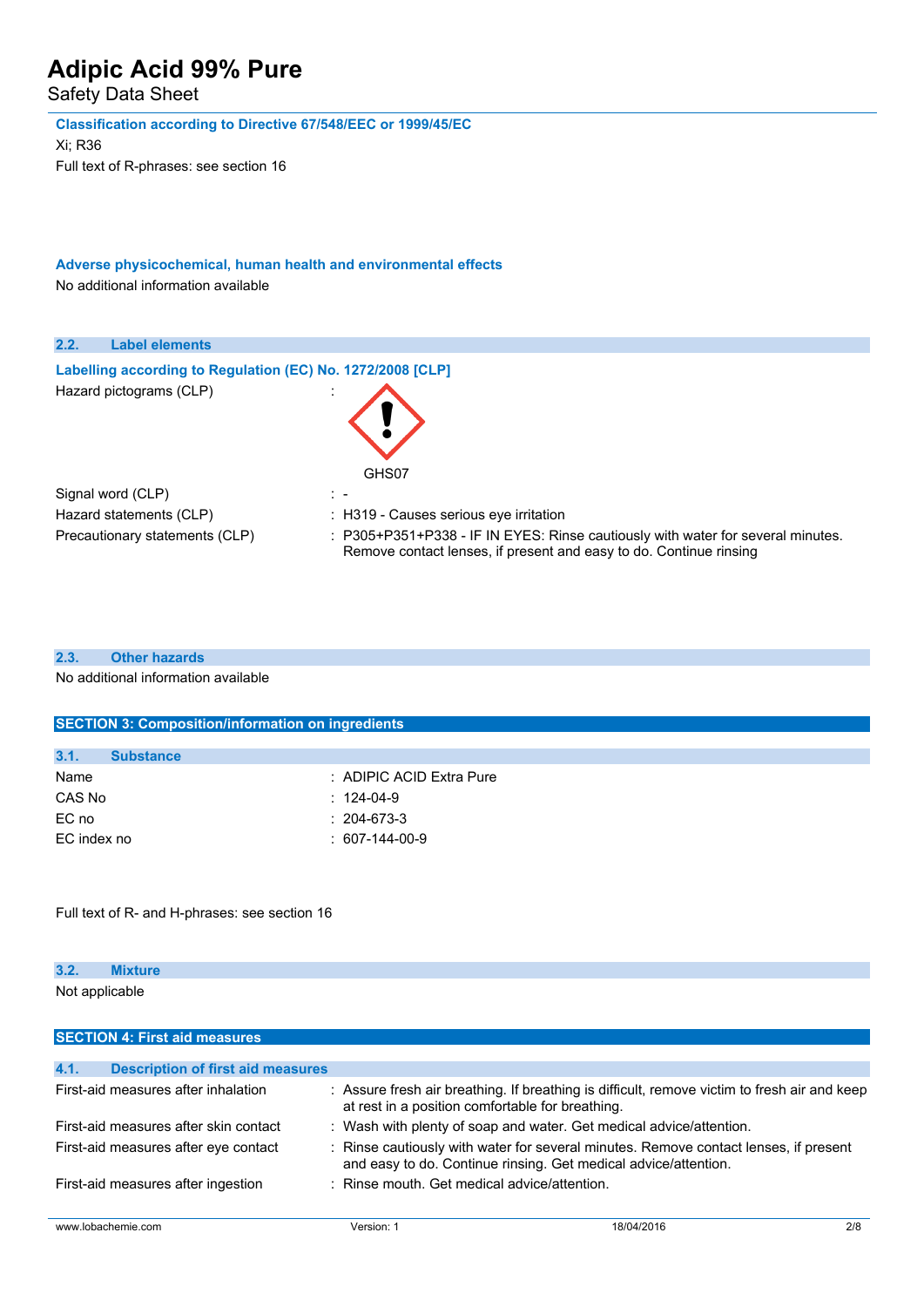Safety Data Sheet

| 4.2.                                                                        | Most important symptoms and effects, both acute and delayed                                                                                       |
|-----------------------------------------------------------------------------|---------------------------------------------------------------------------------------------------------------------------------------------------|
| Symptoms/injuries after eye contact                                         | : Causes serious eye irritation.                                                                                                                  |
| 4.3.<br>Treat symptomatically.                                              | Indication of any immediate medical attention and special treatment needed                                                                        |
| <b>SECTION 5: Firefighting measures</b>                                     |                                                                                                                                                   |
| 5.1.<br><b>Extinguishing media</b>                                          |                                                                                                                                                   |
| Suitable extinguishing media                                                | : Carbon dioxide. Dry powder. Foam. Water spray.                                                                                                  |
| Unsuitable extinguishing media                                              | : Do not use extinguishing media containing water.                                                                                                |
| 5.2.<br>Special hazards arising from the substance or mixture               |                                                                                                                                                   |
| No additional information available                                         |                                                                                                                                                   |
| 5.3.<br><b>Advice for firefighters</b>                                      |                                                                                                                                                   |
| Protection during firefighting                                              | : Do not enter fire area without proper protective equipment, including respiratory<br>protection.                                                |
| <b>SECTION 6: Accidental release measures</b>                               |                                                                                                                                                   |
| 6.1.                                                                        | Personal precautions, protective equipment and emergency procedures                                                                               |
| 6.1.1.<br>For non-emergency personnel                                       |                                                                                                                                                   |
| <b>Emergency procedures</b>                                                 | : Evacuate unnecessary personnel.                                                                                                                 |
| 6.1.2.<br>For emergency responders                                          |                                                                                                                                                   |
| Protective equipment                                                        | : Use personal protective equipment as required.                                                                                                  |
| <b>Emergency procedures</b>                                                 | : Ventilate area.                                                                                                                                 |
| <b>Environmental precautions</b><br>6.2.                                    |                                                                                                                                                   |
| Avoid release to the environment.                                           |                                                                                                                                                   |
| 6.3.<br>Methods and material for containment and cleaning up                |                                                                                                                                                   |
| Methods for cleaning up                                                     | : On land, sweep or shovel into suitable containers. Soak up spills with inert solids,<br>such as clay or diatomaceous earth as soon as possible. |
| <b>Reference to other sections</b><br>6.4.                                  |                                                                                                                                                   |
| No additional information available                                         |                                                                                                                                                   |
| <b>SECTION 7: Handling and storage</b>                                      |                                                                                                                                                   |
| 7.1.<br><b>Precautions for safe handling</b>                                |                                                                                                                                                   |
| Precautions for safe handling                                               | : Avoid contact with skin and eyes. Do not breathe vapours. Avoid dust formation.                                                                 |
| Hygiene measures                                                            | : Wash hands and other exposed areas with mild soap and water before eating,<br>drinking or smoking and when leaving work.                        |
| 7.2.<br><b>Conditions for safe storage, including any incompatibilities</b> |                                                                                                                                                   |
| Storage conditions                                                          | : Store in a well-ventilated place. Keep container tightly closed.                                                                                |
| <b>Specific end use(s)</b><br>7.3.                                          |                                                                                                                                                   |
| No additional information available                                         |                                                                                                                                                   |
| <b>SECTION 8: Exposure controls/personal protection</b>                     |                                                                                                                                                   |
| 8.1.<br><b>Control parameters</b>                                           |                                                                                                                                                   |
| No additional information available                                         |                                                                                                                                                   |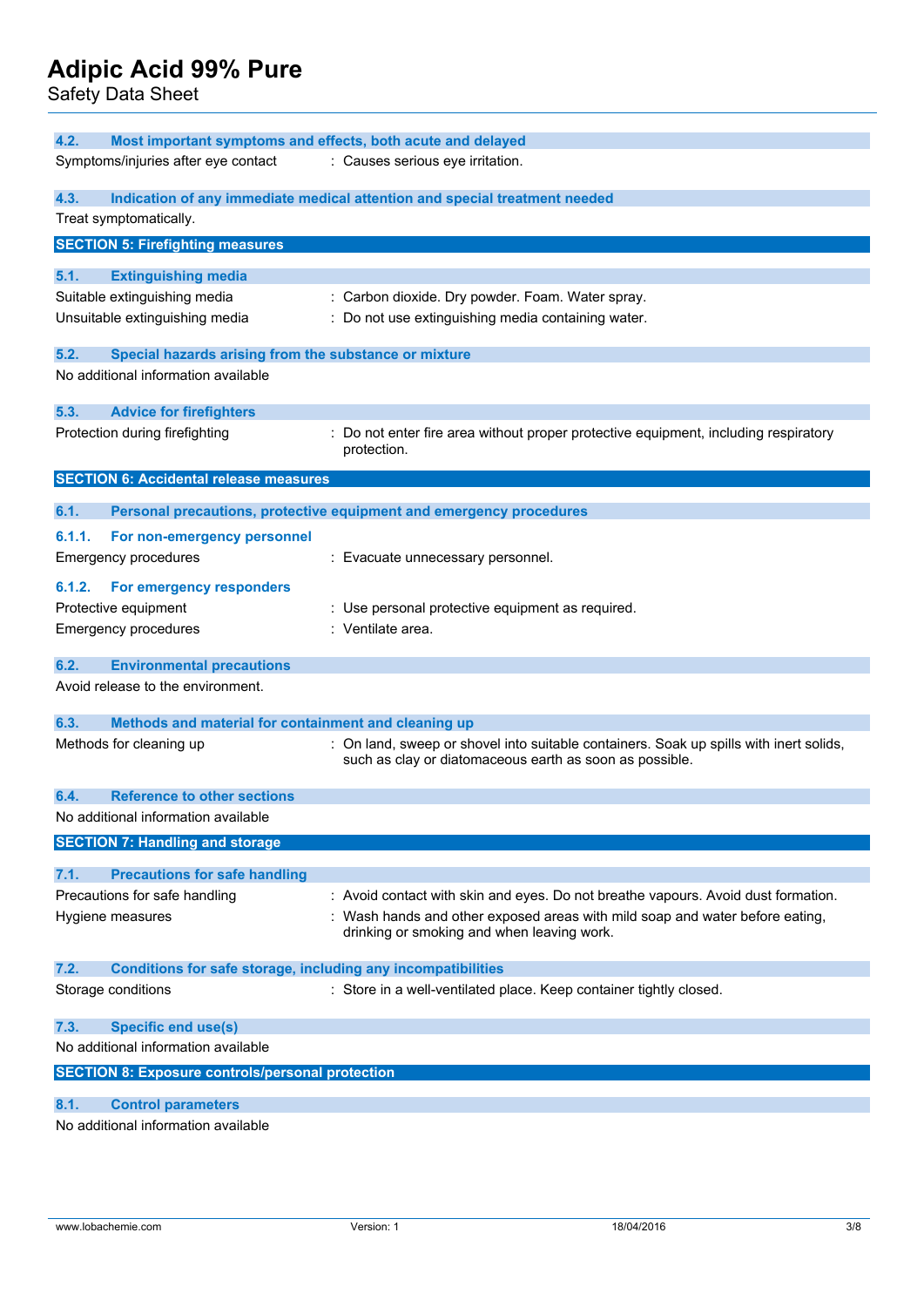Safety Data Sheet

| <b>Exposure controls</b><br>8.2.                              |                                    |
|---------------------------------------------------------------|------------------------------------|
| Hand protection                                               | : Protective gloves                |
| Eye protection                                                | Chemical goggles or safety glasses |
| Skin and body protection                                      | Wear suitable protective clothing  |
| Respiratory protection                                        | : Wear respiratory protection      |
| <b>SECTION 9: Physical and chemical properties</b>            |                                    |
| 9.1.<br>Information on basic physical and chemical properties |                                    |
| Physical state                                                | : Solid                            |
| Molecular mass                                                | : 146.14 g/mol                     |
| Colour                                                        | : White powder.                    |
| Odour                                                         | : odourless.                       |
| Odour threshold                                               | : No data available                |
| pH                                                            | : 3.2                              |
| Relative evaporation rate (butylacetate=1)                    | : No data available                |
| Melting point                                                 | : $151 - 154$ °C                   |
| Freezing point                                                | : No data available                |
| Boiling point                                                 | : 265 $^{\circ}$ C                 |
| Flash point                                                   | : 196 °C                           |
| Auto-ignition temperature                                     | : 405 $^{\circ}$ C                 |
| Decomposition temperature                                     | : No data available                |
| Flammability (solid, gas)                                     | : No data available                |
| Vapour pressure                                               | : 1 mm Hg at 159.5 $^{\circ}$ C    |
| Relative vapour density at 20 °C                              | : 5.04                             |
| Relative density                                              | : No data available                |
| Density                                                       | : $1.36$ g/cm <sup>3</sup>         |
| Solubility                                                    | : Water: Slightly soluble in water |
| Log Pow                                                       | : 0.093                            |
| Viscosity, kinematic                                          | : No data available                |
| Viscosity, dynamic                                            | : No data available                |
| Explosive properties                                          | : No data available                |
| Oxidising properties                                          | : No data available                |
| <b>Explosive limits</b>                                       | No data available                  |
|                                                               |                                    |

## **9.2. Other information**

No additional information available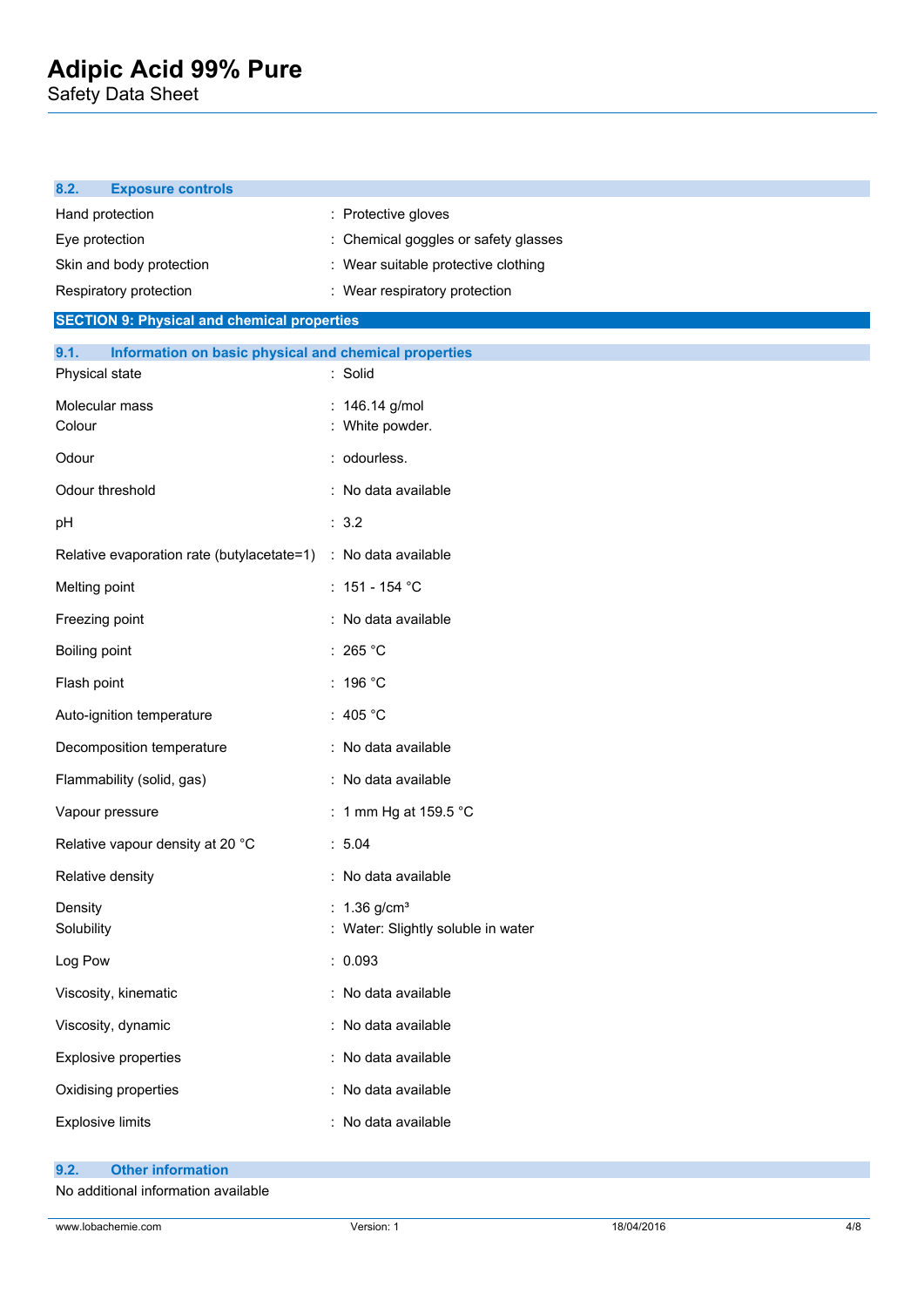Safety Data Sheet

| <b>SECTION 10: Stability and reactivity</b>           |                                             |
|-------------------------------------------------------|---------------------------------------------|
| <b>Reactivity</b><br>10.1.                            |                                             |
| No additional information available                   |                                             |
| 10.2.<br><b>Chemical stability</b>                    |                                             |
| Stable under normal conditions.                       |                                             |
| <b>Possibility of hazardous reactions</b><br>10.3.    |                                             |
| No additional information available                   |                                             |
| <b>Conditions to avoid</b><br>10.4.                   |                                             |
| Moisture. Air contact.                                |                                             |
| <b>Incompatible materials</b><br>10.5.                |                                             |
| No additional information available                   |                                             |
| 10.6.<br><b>Hazardous decomposition products</b>      |                                             |
| No additional information available                   |                                             |
| <b>SECTION 11: Toxicological information</b>          |                                             |
| 11.1.<br>Information on toxicological effects         |                                             |
| Acute toxicity                                        | : Not classified                            |
| Skin corrosion/irritation                             | : Not classified<br>pH: 3.2                 |
| Serious eye damage/irritation                         | : Causes serious eye irritation.<br>pH: 3.2 |
| Respiratory or skin sensitisation                     | : Not classified                            |
| Germ cell mutagenicity                                | : Not classified                            |
| Carcinogenicity                                       | Not classified                              |
| Reproductive toxicity                                 | Not classified                              |
| Specific target organ toxicity (single<br>exposure)   | : Not classified                            |
| Specific target organ toxicity (repeated<br>exposure) | : Not classified                            |
| Aspiration hazard                                     | : Not classified                            |

## **SECTION 12: Ecological information**

## **12.1. Toxicity**

No additional information available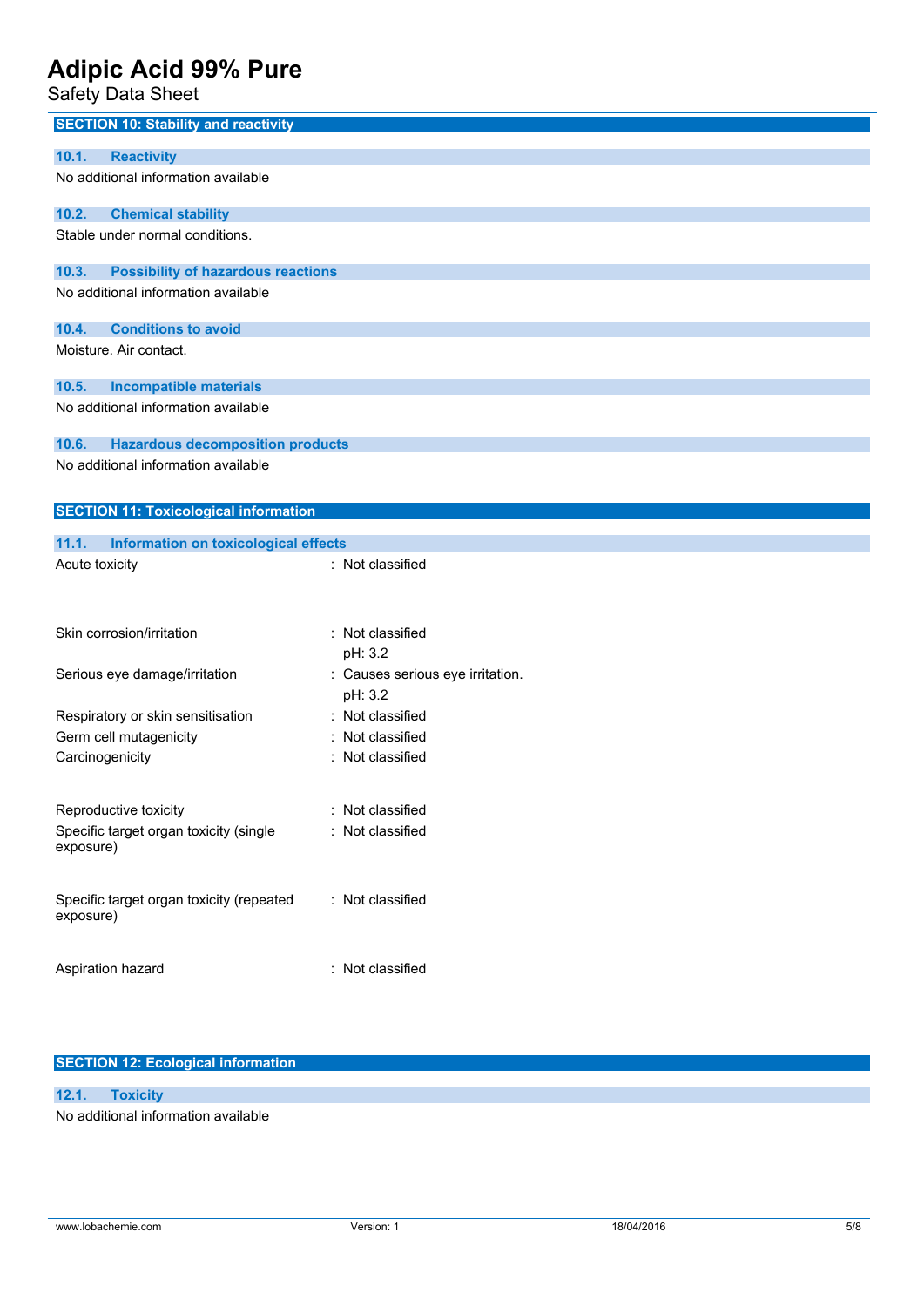Safety Data Sheet

| 12.2.<br><b>Persistence and degradability</b>                                |                  |
|------------------------------------------------------------------------------|------------------|
| No additional information available                                          |                  |
| <b>Bioaccumulative potential</b><br>12.3.                                    |                  |
| Adipic Acid 99% Pure (124-04-9)                                              |                  |
| Log Pow                                                                      | 0.093            |
|                                                                              |                  |
| 12.4.<br><b>Mobility in soil</b>                                             |                  |
| No additional information available                                          |                  |
|                                                                              |                  |
|                                                                              |                  |
| 12.5.<br><b>Results of PBT and vPvB assessment</b>                           |                  |
| No additional information available                                          |                  |
|                                                                              |                  |
|                                                                              |                  |
| <b>Other adverse effects</b><br>12.6.<br>No additional information available |                  |
|                                                                              |                  |
| <b>SECTION 13: Disposal considerations</b>                                   |                  |
| 13.1.<br><b>Waste treatment methods</b>                                      |                  |
| No additional information available                                          |                  |
| <b>SECTION 14: Transport information</b>                                     |                  |
|                                                                              |                  |
| In accordance with ADR / RID / IMDG / IATA / ADN                             |                  |
|                                                                              |                  |
| 14.1.<br><b>UN number</b>                                                    |                  |
| UN-No. (ADR)                                                                 | Not applicable   |
| UN-No. (IMDG)                                                                | Not applicable   |
| UN-No.(IATA)                                                                 | Not applicable   |
| UN-No.(ADN)                                                                  | : Not applicable |
| UN-No. (RID)                                                                 | : Not applicable |
| 14.2.<br>UN proper shipping name                                             |                  |
| Proper Shipping Name (ADR)                                                   | : Not applicable |
| Proper Shipping Name (IMDG)                                                  | Not applicable   |
| Proper Shipping Name (IATA)                                                  | Not applicable   |
| Proper Shipping Name (ADN)                                                   | Not applicable   |
| Proper Shipping Name (RID)                                                   | : Not applicable |
| 14.3.<br><b>Transport hazard class(es)</b>                                   |                  |
| <b>ADR</b>                                                                   |                  |
| Transport hazard class(es) (ADR)                                             | : Not applicable |
|                                                                              |                  |
| <b>IMDG</b>                                                                  |                  |
| Transport hazard class(es) (IMDG)                                            | : Not applicable |
|                                                                              |                  |
| <b>IATA</b>                                                                  |                  |
| Transport hazard class(es) (IATA)                                            | : Not applicable |
|                                                                              |                  |
| <b>ADN</b>                                                                   |                  |
| Transport hazard class(es) (ADN)                                             | : Not applicable |
|                                                                              |                  |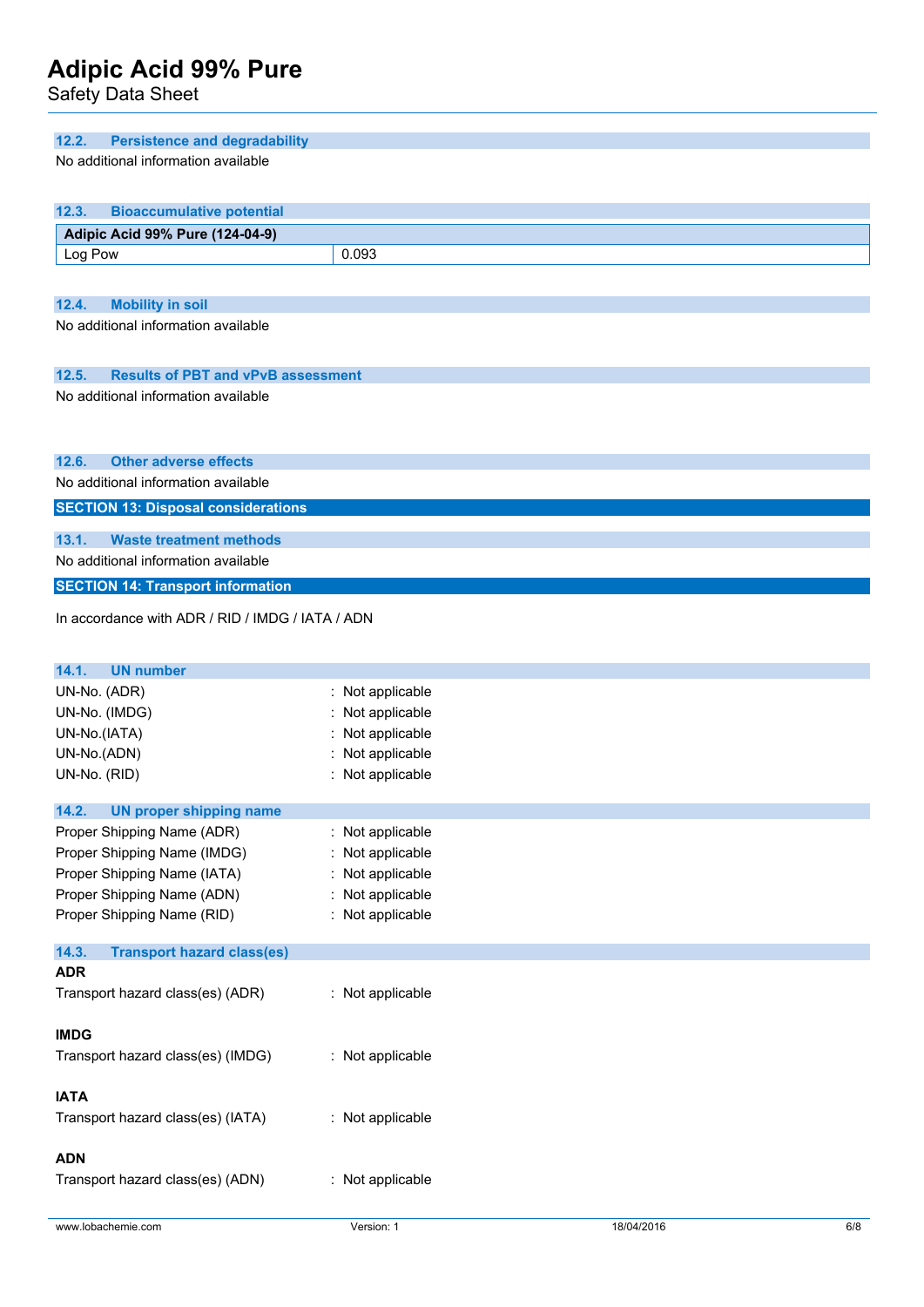Safety Data Sheet

| <b>RID</b>                            |                                          |
|---------------------------------------|------------------------------------------|
| Transport hazard class(es) (RID)      | $:$ Not applicable                       |
| 14.4.<br><b>Packing group</b>         |                                          |
| Packing group (ADR)                   | $\therefore$ Not applicable              |
| Packing group (IMDG)                  | : Not applicable                         |
| Packing group (IATA)                  | : Not applicable                         |
| Packing group (ADN)                   | : Not applicable                         |
| Packing group (RID)                   | : Not applicable                         |
| <b>Environmental hazards</b><br>14.5. |                                          |
| Dangerous for the environment         | : No                                     |
| Marine pollutant                      | : No                                     |
| Other information                     | : No supplementary information available |

### **14.6. Special precautions for user**

### **- Overland transport**

No data available

## **- Transport by sea**

No data available

## **- Air transport**

No data available

## **- Inland waterway transport**

No data available

## **- Rail transport**

No data available

### **14.7. Transport in bulk according to Annex II of MARPOL 73/78 and the IBC Code**

Not applicable

## **SECTION 15: Regulatory information**

**15.1. Safety, health and environmental regulations/legislation specific for the substance or mixture**

### **15.1.1. EU-Regulations**

No REACH Annex XVII restrictions Adipic Acid 99% Pure is not on the REACH Candidate List Adipic Acid 99% Pure is not on the REACH Annex XIV List

### **15.1.2. National regulations**

## **Germany**

| AwSV/VwVwS Annex reference                                                     | VwVwS, Annex 2; WGK No 474)                                      | : Water hazard class (WGK) 1, slightly hazardous to water (Classification according to |     |
|--------------------------------------------------------------------------------|------------------------------------------------------------------|----------------------------------------------------------------------------------------|-----|
| 12th Ordinance Implementing the Federal<br>Immission Control Act - 12. BlmSchV | Is not subject of the 12. BlmSchV (Hazardous Incident Ordinance) |                                                                                        |     |
| www.lobachemie.com                                                             | Version: 1                                                       | 18/04/2016                                                                             | 7/8 |